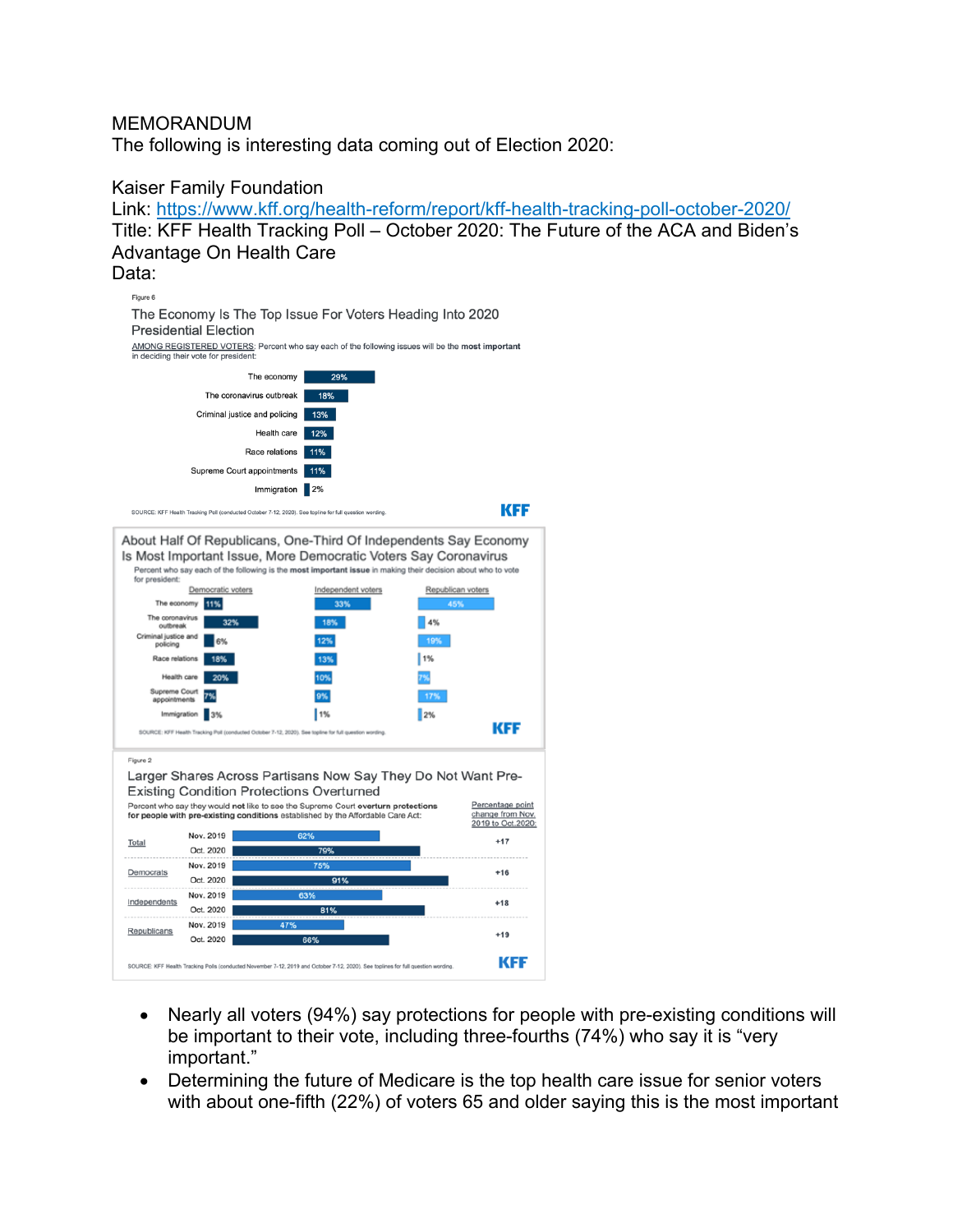health care issue to their vote. About one in eight senior voters say reproductive health issues (13%) and maintaining protections for people with pre-existing conditions (14%) are their top health care issues, followed closely by dealing with the many health aspects of the coronavirus (10%).

Kaiser Family Foundation

Link: https://www.kff.org/health-costs/report/2020-employer-health-benefits-survey/ Title: 2020 Employer Health Benefits Survey

Data:

- Annual premiums for employer-sponsored family health coverage reached \$21,342 this year, up 4% from last year, with workers on average paying \$5,588 toward the cost of their coverage.
- For covered workers in a plan with a general annual deductible, the average annual deductible for single coverage is \$1,644, similar to the average deductible (\$1,655) last year.
- The average general annual deductible for single coverage for covered workers in plans with a general annual deductible has increased 25% over the past five years, from \$1,318 in 2015 to \$1,644 in 2020.

Kaiser Family Foundation

Link: https://www.kff.org/medicare/issue-brief/how-much-do-medicare-beneficiariesspend-out-of-pocket-on-health-care/

Title: How Much Do Medicare Beneficiaries Spend Out of Pocket on Health Care? Data:

• In 2016, the average person with Medicare coverage spent \$5,460 out of their own pocket for health care.

Kaiser Family Foundation

LINK: https://www.kff.org/medicare/issue-brief/10-things-to-know-about-medicare-partd-coverage-and-costs-in-2019/

Title: 10 Things to Know About Medicare Part D Coverage and Costs in 2019 Data:

• Medicare Part D beneficiaries are increasingly subject to coinsurance, particularly when those drugs covered are on a plan's non-preferred or specialty drug tiers. Most Part D plan sponsors impose 33% coinsurance for medicines on their specialty tier and coinsurance for non-preferred tier medicines can be as high as 40 to 50%.

CNN

Link: https://www.cnn.com/2020/11/03/politics/exit-polls-2020/index.html Title: More Latino voters support Trump in 2020 than 2016, but young Americans favor Biden, early CNN exit polls show

Data:

• About one-third of voters called the economy their most critical issue, while roughly 1 in 5 citing racial inequality and about 1 in 6 named the coronavirus pandemic as most important to their vote.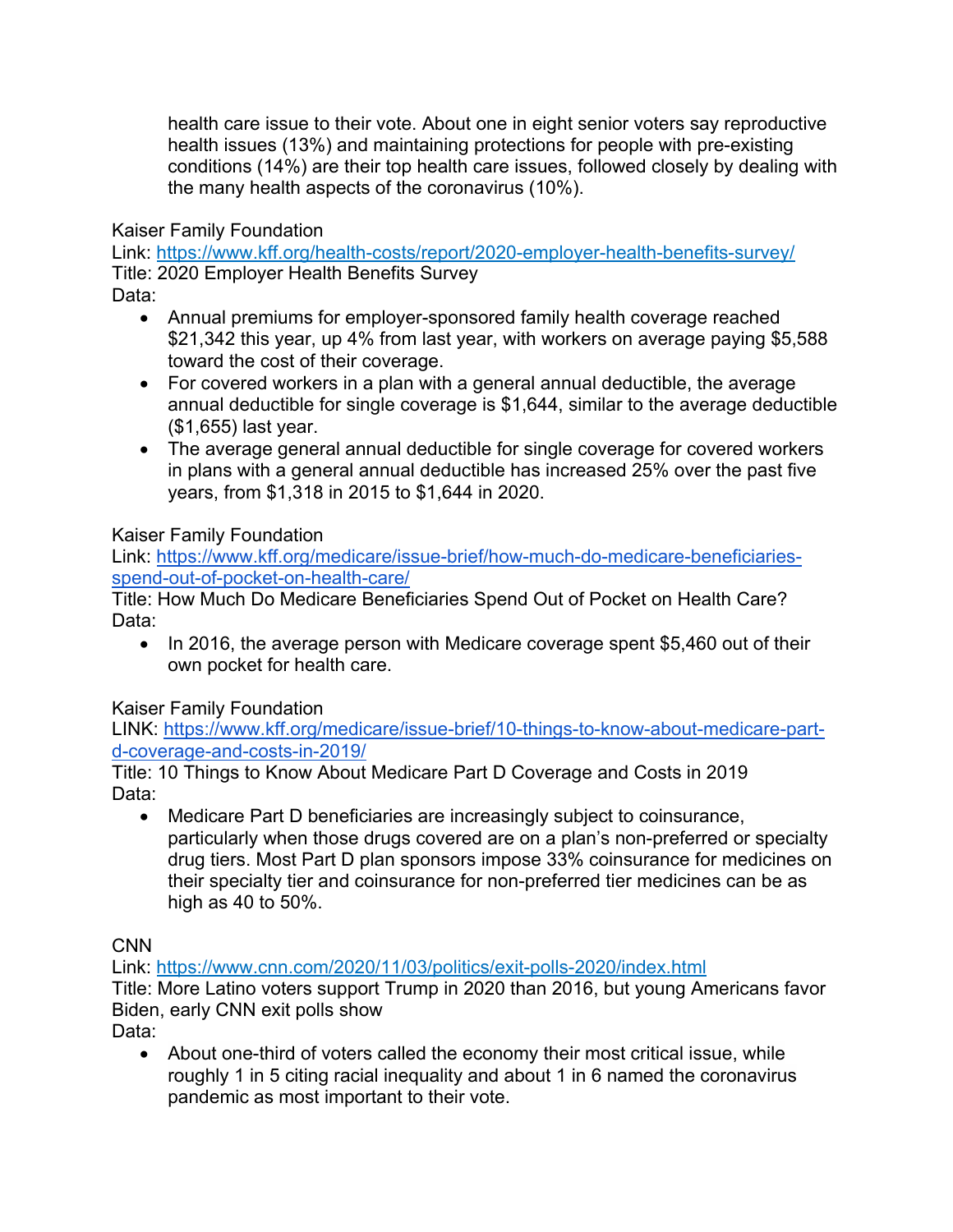NPR

Link: https://www.npr.org/2020/11/03/930956115/voter-survey-u-s-is-on-wrong-trackcovid-19-not-under-control

Title: Voter Survey: U.S. Is On Wrong Track, COVID-19 Not Under Control Data:

• A plurality of voters also said COVID-19 is their top issue — 42% said so, while 27% said the economy and jobs, 9% said health care more broadly and 8% said racism.

Harvard T.H. Chan School of Public Health Link: https://cdn1.sph.harvard.edu/wpcontent/uploads/sites/94/2020/09/POLITICO\_HarvardSept2020.pdf Title: ELECTION: TRUMP VS. BIDEN VOTERS ON THE MOST IMPORTANT ISSUES

IN THEIR VOTE CHOICE

Data:

|                                        | Total<br>health care<br>valent | Trump<br>health care<br>voters | <b>Hiden</b><br>health care<br><b>voters</b> |
|----------------------------------------|--------------------------------|--------------------------------|----------------------------------------------|
| High healthcare costs                  | 48                             | 51                             | 48                                           |
| The problems of the nation's uninsured | 21                             | 15                             | 25                                           |
| Problems getting healthcare            | 13                             | 15                             | в                                            |
| High drug costs                        | ×                              |                                | ä                                            |
| Medicare                               |                                |                                |                                              |
| Other/Notar of these (vol)             |                                |                                |                                              |
| Don't know Refused                     |                                |                                |                                              |

August 2020 Winston Group Poll Data:

- 71% of Democratic voters believe getting the best quality treatment is more important than getting the lowest cost for a treatment.
- 75% of GOP voters believe getting the best quality treatment is more important than getting the lowest cost for a treatment.
- 73% of voters believe getting the best quality treatment is more important than getting the lowest cost for a treatment; this number jumps to 92% for Americans aged 65+.
- 92% of seniors believe getting the best quality treatment is more important than getting the lowest cost for a treatment.

# October 2020 Focus Group

Quotes:

• "*It is unfair that working people work 40 hours and can barely make ends meet after paying insurance premiums, copays, deductibles, prescription costs, we have no \$ left to live."*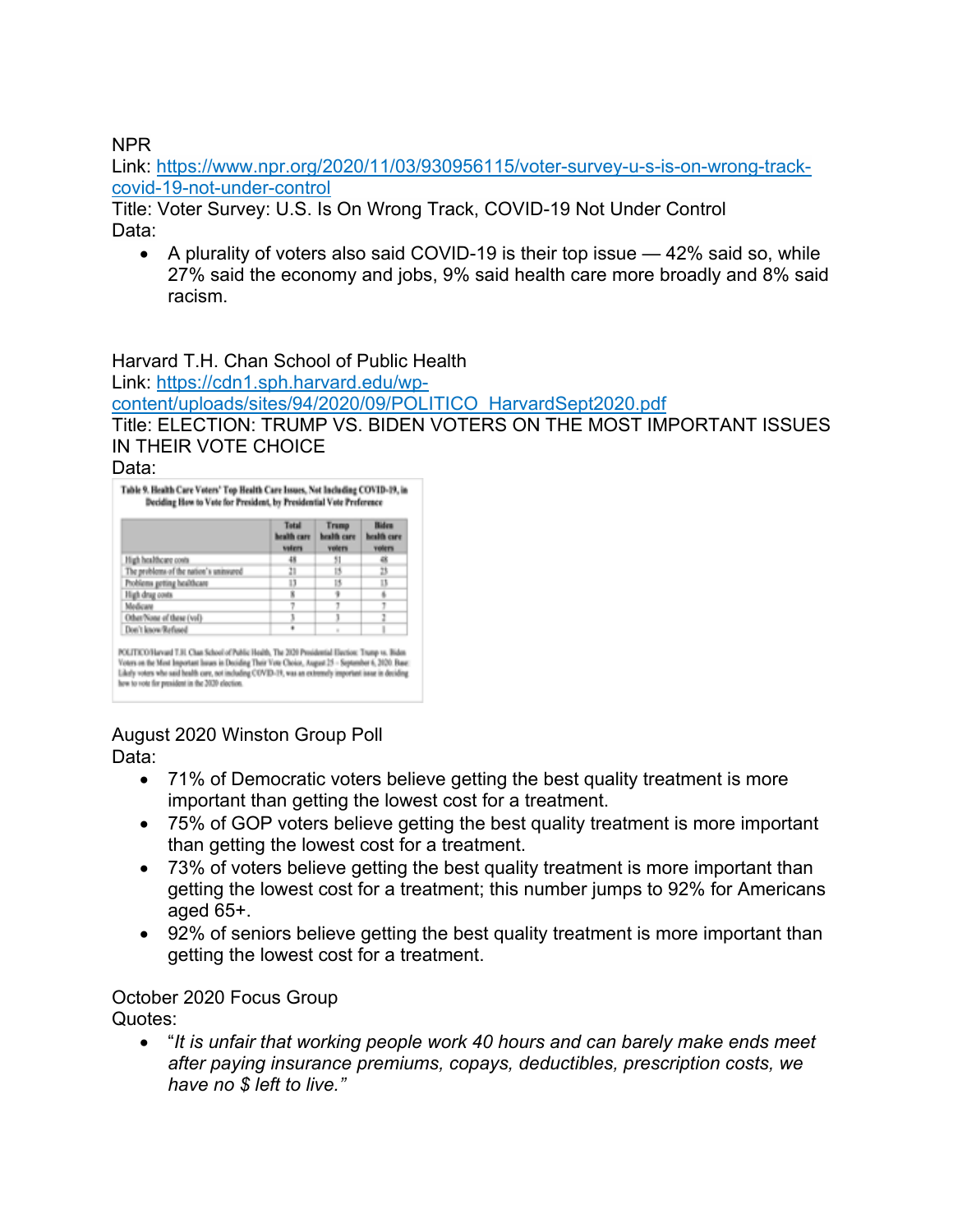- *"The unfairness of people forced to pay more when they get sick, as if getting sick was a choice!"*
- *"My biggest fear is that millions of people who rely on the ACA to purchase their insurance will be left out, along with the idea that anyone with pre-existing conditions could be denied coverage."*
- *"I have to pay 20% of all my medical costs beside a deductible, co-pays and a premium. I do not go to the doctor because I cannot afford it. If I get cancer or anything that could cost a lot. I am in fear all the time."*

# Commonwealth Fund

Link: https://www.commonwealthfund.org/publications/issue-briefs/2020/aug/loomingcrisis-health-coverage-2020-

biennial?utm\_source=newsletter&utm\_medium=email&utm\_campaign=newsletter\_axio svitals&stream=top

Title: U.S. Health Insurance Coverage in 2020: A Looming Crisis in Affordability Data:

- In the first half of 2020, 43.4 percent of U.S. adults ages 19 to 64 were inadequately insured. This is statistically unchanged from the last time we fielded the survey in 2018…Specifically, we consider people who are insured all year to be underinsured if: their out-of-pocket costs, excluding premiums, over the prior 12 months are equal to 10 percent or more of household income
- Over the past decade, deductibles have grown both in prevalence and size. The share of the adult population in private health plans with deductibles of \$1,000 or more doubled between 2010 and 2020.

# Commonwealth Fund

Link: https://www.commonwealthfund.org/publications/issuebriefs/2020/apr/catastrophic-out-of-pocket-costs-problem-middle-income

Title: Catastrophic Out-of-Pocket Health Care Costs: A Problem Mainly for Middle-Income Americans with Employer Coverage

Data:

• Health care spending is highly concentrated among the highest spenders. In 2016, the top 5 percent of spenders accounted for half of health care spending, spending about \$50,000 annually.

# Commonwealth Fund

Link: https://www.commonwealthfund.org/publications/issue-briefs/2016/aug/high-needhigh-cost-patients-who-are-they-and-how-do-they-use

Title: High-Need, High-Cost Patients: Who Are They and How Do They Use Health Care?

Data:

• High-need adults spent more than twice as much, on average, on out-of-pocket expenses as adults in the total population (\$1,669 vs. \$702), while their annual median household income was less than half that of the overall adult population (\$25,668 vs. \$52,685).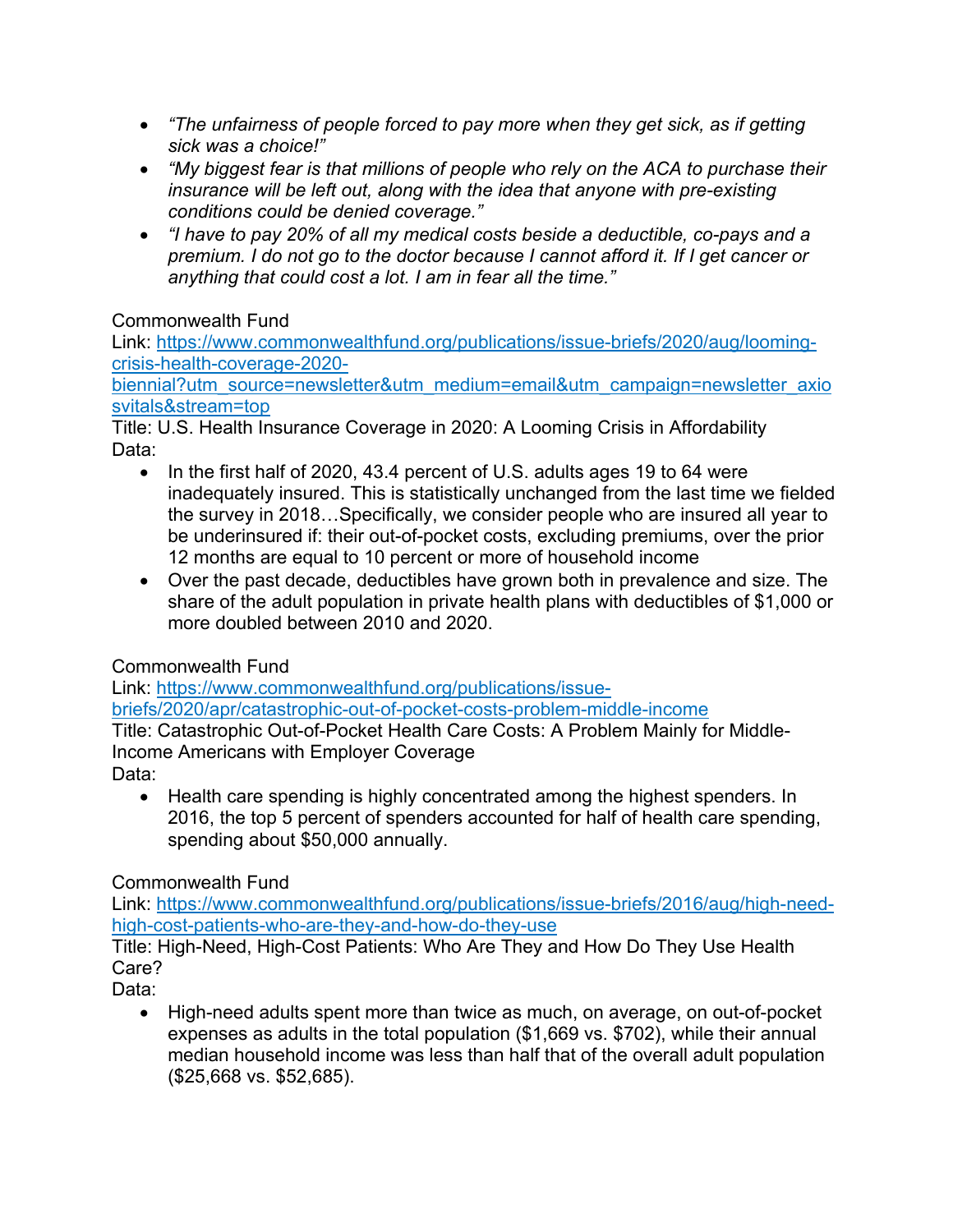# Commonwealth Fund

Link: https://www.commonwealthfund.org/publications/surveys/2020/mar/what-areamericans-views-coronavirus-pandemic

Title: What Are Americans' Views on the Coronavirus Pandemic? Data:

| experienced any symptoms of the coronavirus? | How important would the potential out-of-pocket costs be in your decision to seek care if you |
|----------------------------------------------|-----------------------------------------------------------------------------------------------|
| Base: Adults age 18+                         |                                                                                               |
| <b>By political affiliation</b>              | By age, income, and insurance status                                                          |
| AII<br>68%                                   | 18-64<br>70%                                                                                  |
| Democrat<br>73%                              | 65+<br>60%                                                                                    |
| <b>Leaning Democrat</b><br>74%               | Annual income less than \$50,000<br>76%                                                       |
| Republican                                   | Annual income \$50,000 or more<br>63%                                                         |
| 58%                                          | Insured<br>68%                                                                                |
| Leaning Republican<br>64%                    | Uninsured<br>73%                                                                              |
| Percent very or somewhat important           | Percent very or somewhat important                                                            |

#### The Federal Reserve

Link: https://www.federalreserve.gov/publications/2019-economic-well-being-of-ushouseholds-in-2018-dealing-with-unexpected-expenses.htm

Title: Report on the Economic Well-Being of U.S. Households in 2018 - May 2019 Data:

• When faced with a hypothetical expense of \$400, 61 percent of adults in 2018 say they would cover it, using cash, savings, or a credit card paid off at the next statement (referred to, altogether, as "cash or its equivalent")—a 2 percentage point increase from 2017. In 2013, half of adults would have covered such an expense in the same way… Among the remaining 4 in 10 adults who would have more difficulty covering such an expense, the most common approaches include carrying a balance on credit cards and borrowing from friends or family.

#### The Brookings Institute

Link: https://www.brookings.edu/research/a-dozen-facts-about-the-economics-of-the-us-health-care-system/

Title: A dozen facts about the economics of the US health-care system Data: National Health-Care Expenditures, by Type of Expenditure



• Roughly a third of all health-care spending goes to hospital care (figure 3), making clear that the functioning of the U.S. hospital system is crucially important when health-care expenditures are considered. Professional services make up roughly a quarter of spending.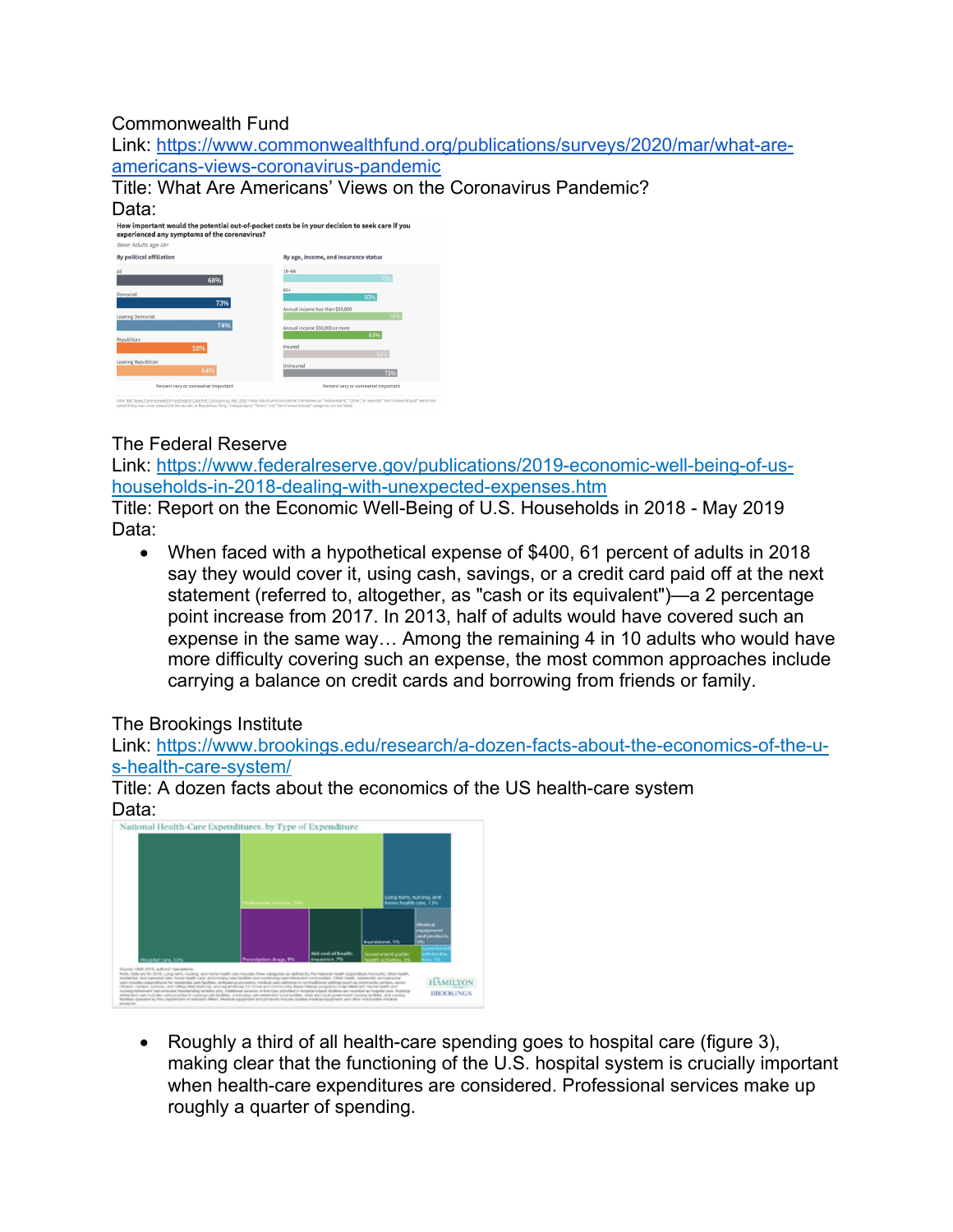Public Opinion Strategies Election Night Internal Poll Data:

| Ranked by Election Night Data<br>Combined 1st/2nd Choices All Voters | <b>National</b><br><b>All Voters</b> |     | <b>Republicans Independents</b> | <b>Democrats</b> |
|----------------------------------------------------------------------|--------------------------------------|-----|---------------------------------|------------------|
| The economy/jobs                                                     | 43%                                  | 72% | 42%                             | 16%              |
| The coronavirus                                                      | 33%                                  | 10% | 34%                             | 54%              |
| <b>Race relations</b>                                                | 21%                                  | 4%  | 18%                             | 37%              |
| Immigration and border security                                      | 17%                                  | 23% | 12%                             | 13%              |
| National security and terrorism                                      | 15%                                  | 27% | 7%                              | 7%               |
| Taxes                                                                | 15%                                  | 23% | 25%                             | 3%               |
| The environment or climate change                                    | 14%                                  | 2%  | 12%                             | 26%              |
| Health insurance costs and coverage                                  | 14%                                  | 4%  | 15%                             | 23%              |
| Crime                                                                | 6%                                   | 12% | 2%                              | 2%               |
| <b>Education</b>                                                     | 5%                                   | 3%  | 6%                              | 6%               |
| Prescription drug costs                                              | 2%                                   | 2%  | 1%                              | 3%               |
| None of these issues impacted your vote for president                | 6%                                   | 7%  | 10%                             | 3%               |

- 48% of Democratic voters identified the pre-existing conditions protections as the top health care issue.
- 31% of Democratic voters identified out-of-pocket costs not covered by insurance as the second top health care issue.
- 28% of Democratic voters identified addressing racial disparities in health care and outcomes as the third top health care issue.
- 25% of Democratic voters identified the cost of health insurance premiums as the fourth top health care issue.
- 37% of GOP voters identified the cost of health insurance premiums as the top health care issue.
- 34% of GOP voters identified out-of-pocket costs not covered by insurance as the second top health care issue.
- 31% of GOP voters identified the pre-existing conditions protections as the third top health care issue.

Public Opinion Strategies

Link: https://pos.org/wp-content/uploads/2019/10/19132-PhRMA-National-Phone-Survey-Results-v4a.pdf

Title: 2019 National Phone Survey (April-May) Data:

• 76% of respondents favor requiring insurers to pass through the rebates and discounts on prescription medicines they negotiate with pharmaceutical manufacturers to patients at the pharmacy counter.

FiveThirtyEight

Link: https://projects.fivethirtyeight.com/coronavirus-polls/

Title: How Americans View The Coronavirus Crisis And Trump's Response Data: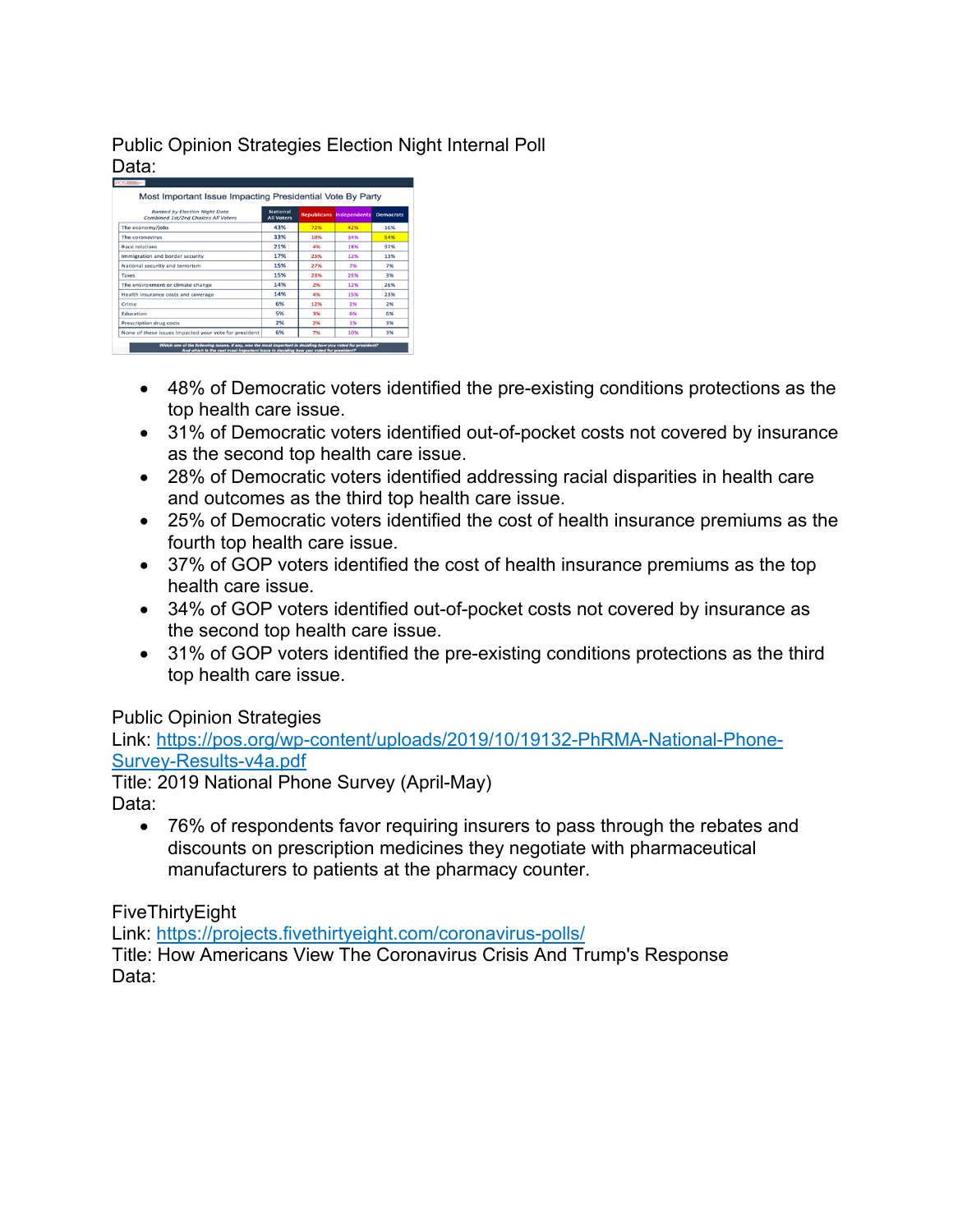



#### Peterson-Kaiser Family Foundation

Link: https://www.healthsystemtracker.org/brief/tracking-the-rise-in-premiumcontributions-and-cost-sharing-for-families-with-large-employer-coverage/ Title: Tracking the rise in premium contributions and cost-sharing for families with large employer coverage

Data:

• Deductible payments have grown more than ten times faster than inflation over the last decade...From 2007 to 2017, average per person spending on deductibles rose 205% to \$397, while average spending on copays fell by 35%, to \$148.<br>Deductible payments have grown more than ten times faster than

inflation over the last decade



#### IQVIA Analysis

Link: https://phrma.org/-/media/Project/PhRMA/PhRMA-Org/PhRMA-Org/PDF/D-F/Faced-with-High-Cost-Sharing-for-Brand-Medicines.pdf Title: LET'S TALK ABOUT COST Data: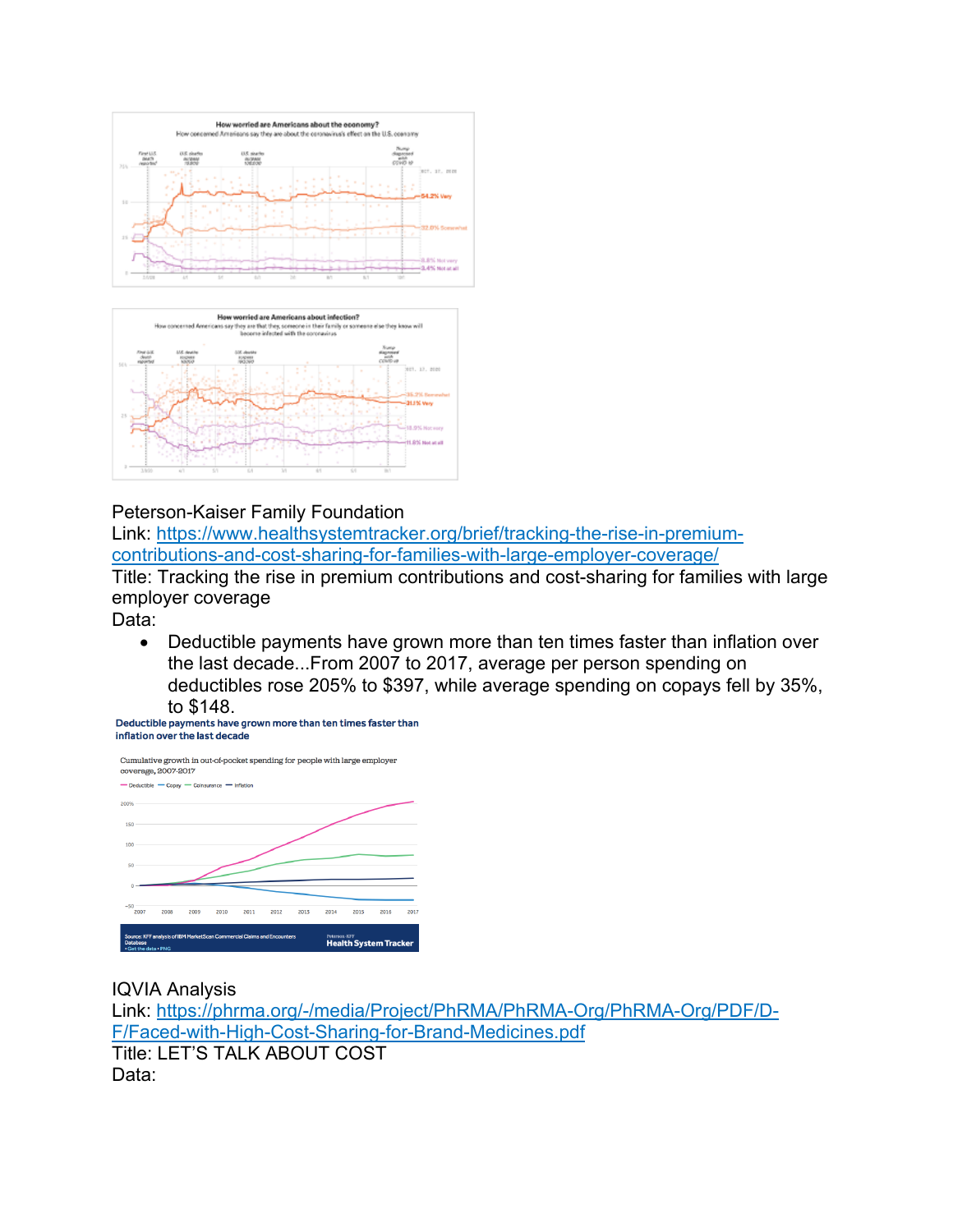- Health plans expose patients to high cost sharing for brand medicines and expect patients to pay higher costs each year. Across all seven therapy areas, average patient cost exposure increased between 2015 and 2019, including a 32% increase for depression, a 50% increase for HIV, and a 56% increase for anticoagulants.
- Patients with deductibles and coinsurance for brand medicines have significantly higher annual out-of-pocket costs than patients with fixed copays alone. Differences range from patients with deductibles and coinsurance paying more than three times as much for anticoagulants to patients with multiple sclerosis paying nearly 32 times as much out of pocket.
- Between 2012 and 2017, the share of employer- sponsored health plans requiring patients to meet a deductible for prescription medicines increased from 23% to 52%.

# IQVIA Analysis

Link: https://www.iqvia.com/insights/the-iqvia-institute/reports/medicine-spending-andaffordability-in-the-us

Title: Medicine Spending and Affordability in the U.S. Data:

• Net price increases — after adjusting for rebates, discounts, other price concessions, and patient coupons to reduce out-of- pocket costs — have also moderated from 2.9% in 2016 to 1.7% in 2019; the third consecutive year of increases lower than growth seen in the Consumer Price Index.

# IQVIA Analysis

Link: https://catalyst.phrma.org/four-things-to-know-about-the-iqvia-medicine-spendingand-affordability-in-the-u.s.-report

Title: Four things to know about the IQVIA "Medicine Spending and Affordability in the U.S." report

Data:

• While 90% of patients pay less than \$500 out of pocket per year on their medicines, total out-of-pocket spending is heavily concentrated among a small share of patients who fill prescriptions in the deductible or are required to pay coinsurance.

# IQVIA Analysis

Link: https://catalyst.phrma.org/new-data-show-commercially-insured-patients-faceincreasingly-high-cost-sharing-for-brand-medicines

Title: New data show commercially insured patients face increasingly high cost sharing for brand medicines

Data:

- Health plans' increasing use of deductibles and coinsurance is shifting more of the cost of care to chronically ill patients taking brand medicines.
- The IQVIA data also show that health plans have been exposing chronically ill patients to increasingly higher cost sharing for brand medicines. For example, between 2015 and 2019, the amount patients were required to pay at the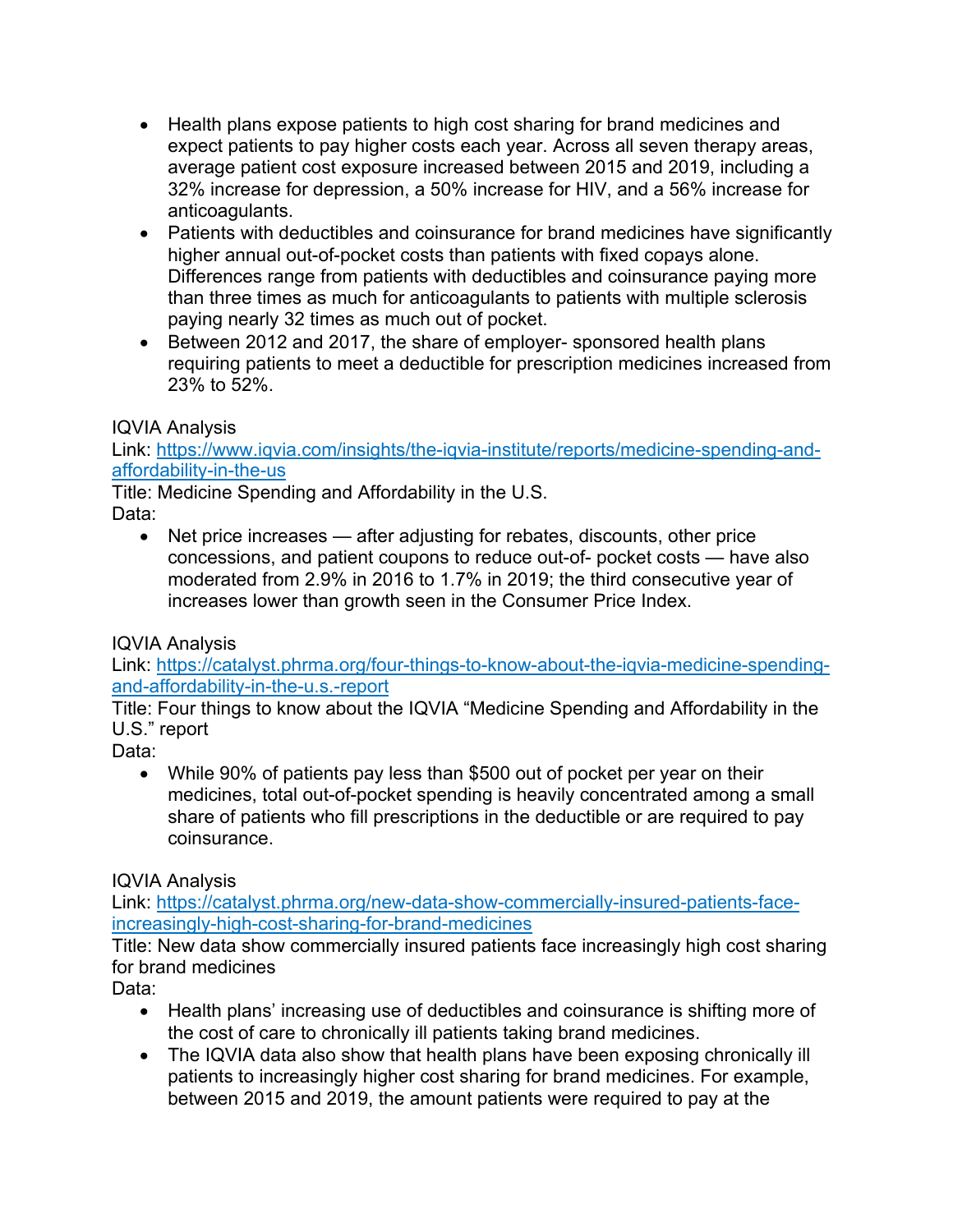pharmacy counter increased by 32% for brand depression medicines, 50% for brand HIV medicines and 56% for brand anticoagulants. In contrast, average net prices for brand medicines grew by less than 3% annually over that same time, in line with inflation.

### PhRMA

Link: https://phrma.org/coronavirus?utm\_campaign=2020-q2-corcor\_spd&utm\_medium=pai-cpc-blg-ggl-adf&utm\_source=ggl&utm\_content=awr-cli-pattpv\_scl-geo\_beh-usa-all-nap-tgt-pai-cpc-blg-ggl-adf-COVIDRefreshNat3-cor-cor\_rndedu-inf-lrm-lpg-txt-std-vrc-

adf&utm\_term=nap&gclid=CjwKCAjwlbr8BRA0EiwAnt4MTp5yPIaIEKJ037QzB8RwmDh ft750LhrHVcmCvboj2tIwfoaSOSnf2hoCYzIQAvD\_BwE

Title: The Latest on the Biopharmaceutical Industry's Efforts to Beat Coronavirus Data:

- America's biopharmaceutical companies are committed to developing solutions to help diagnose, treat and prevent COVID-19. The biopharmaceutical industry is providing financial support and in-kind donations to organizations and collaborating with U.S. and global health authorities to combat this global public health emergency.
- More than half of PhRMA members have R&D efforts under way or are providing donations of medicines and critical medical supplies as well as providing financial donations to support patients and first responders in addressing this evolving crisis.

# Drug Channels Institute

Link: https://drugchannelsinstitute.com/products/industry\_report/pharmacy/ Title: THE 2020 ECONOMIC REPORT ON U.S. PHARMACIES AND PHARMACY BENEFIT MANAGERS

Data:

• The gross-to-net bubble, which measures rebates and discounts paid by manufacturers, reached \$175 billion in 2019.

# Altarum

Link: https://altarum.org/publications/projections-non-retail-prescription-drug-sharenational-health-expenditures

Title: Analysis of CMS National Health Expenditures data, Altarum Institute study and Berkeley Research Group study

Data:

• Spending on both retail and non-retail prescription medicines represents just 14% of total health care spending and is projected to remain a small and stable share of spending through the next decade.

JAMA Network

Link: https://jamanetwork.com/journals/jama/articleabstract/2752664?guestAccessKey=bf8f9802-be69-4224-a67f-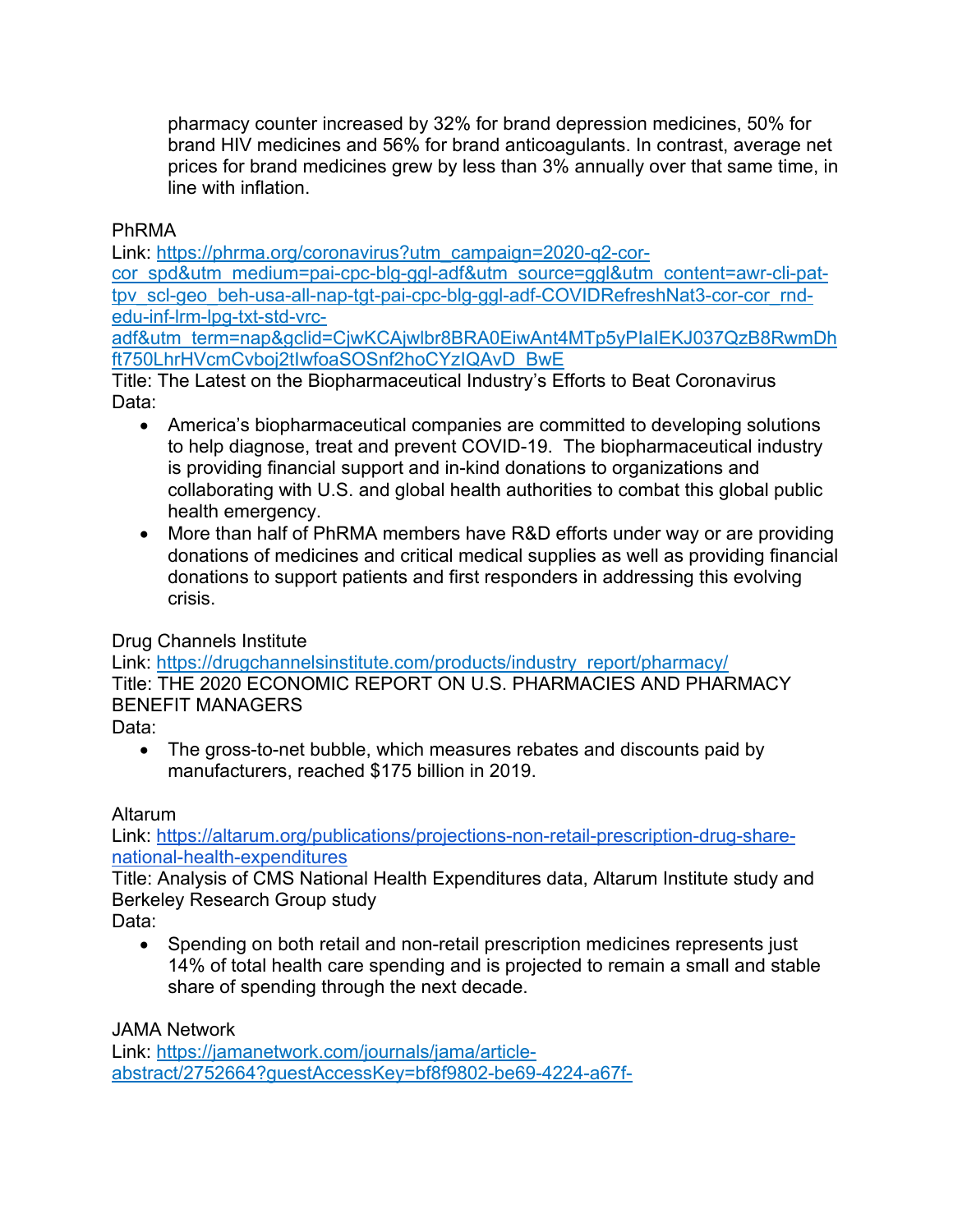#### 42bf2c53e027&utm\_source=For\_The\_Media&utm\_medium=referral&utm\_campaign=ft m\_links&utm\_content=tfl&utm\_term=100719

Title: Waste in the US Health Care System Data:

• The estimated total annual costs of waste were \$760 billion to \$935 billion and savings from interventions that address waste were \$191 billion to \$286 billion.

# Modern Healthcare

Link: https://www.modernhealthcare.com/article/20190204/NEWS/190209984/hospitalprice-growth-driving-healthcare-spending

Title: Hospital price growth driving healthcare spending Data:

• Most of the growth in total price of care was driven by facility fees, which are higher rates meant to account for hospitals' overhead.

Title: November 2020 Morning Consult Internal Tracking Poll Data:

- 40% COVID-19 as #1 Voting Issue for Democratic voters.
- 39% Economy/Jobs as #1 Voting Issue for GOP voters.
- 26% of Democrats who voted for Biden might have changed their vote if Donald Trump handled the coronavirus pandemic differently.
- 57% of GOP voters who voted for Biden might have changed their vote if Donald Trump handled the coronavirus pandemic differently.
- 1% of Democrats who voted for Biden might have changed their vote if Donald Trump handled prescription drug costs differently.
- 1% of GOP voters who voted for Biden might have changed their vote if Donald Trump handled prescription drug costs differently.
- 37% of Democratic voters say pre-existing conditions protections is one of the most important health care issues – and the top overall issue among respondents.
- 21% of GOP voters say pre-existing conditions protections is one of the most important health care issues – and the third most chosen issue among respondents.
- 40% of GOP voters say the cost of health insurance premiums is one of the most important health care issues – and the top overall issue among respondents.
- 29% of Democratic voters say the cost of health insurance premiums is one of the most important health care issues – and the second most chosen issue among respondents.
- 27% of GOP voters say out of pocket costs not covered by insurance, such as copays and deductibles, is one of the most important health care issues – and the second most chosen issue among respondents.
- 25% of Democratic voters say out of pocket costs not covered by insurance, such as copays and deductibles, is one of the most important health care issues – and the third most chosen issue among respondents.
- 82% of Democratic voters support reducing wasteful spending in health care.
- 86% of GOP voters support reducing wasteful spending in health care.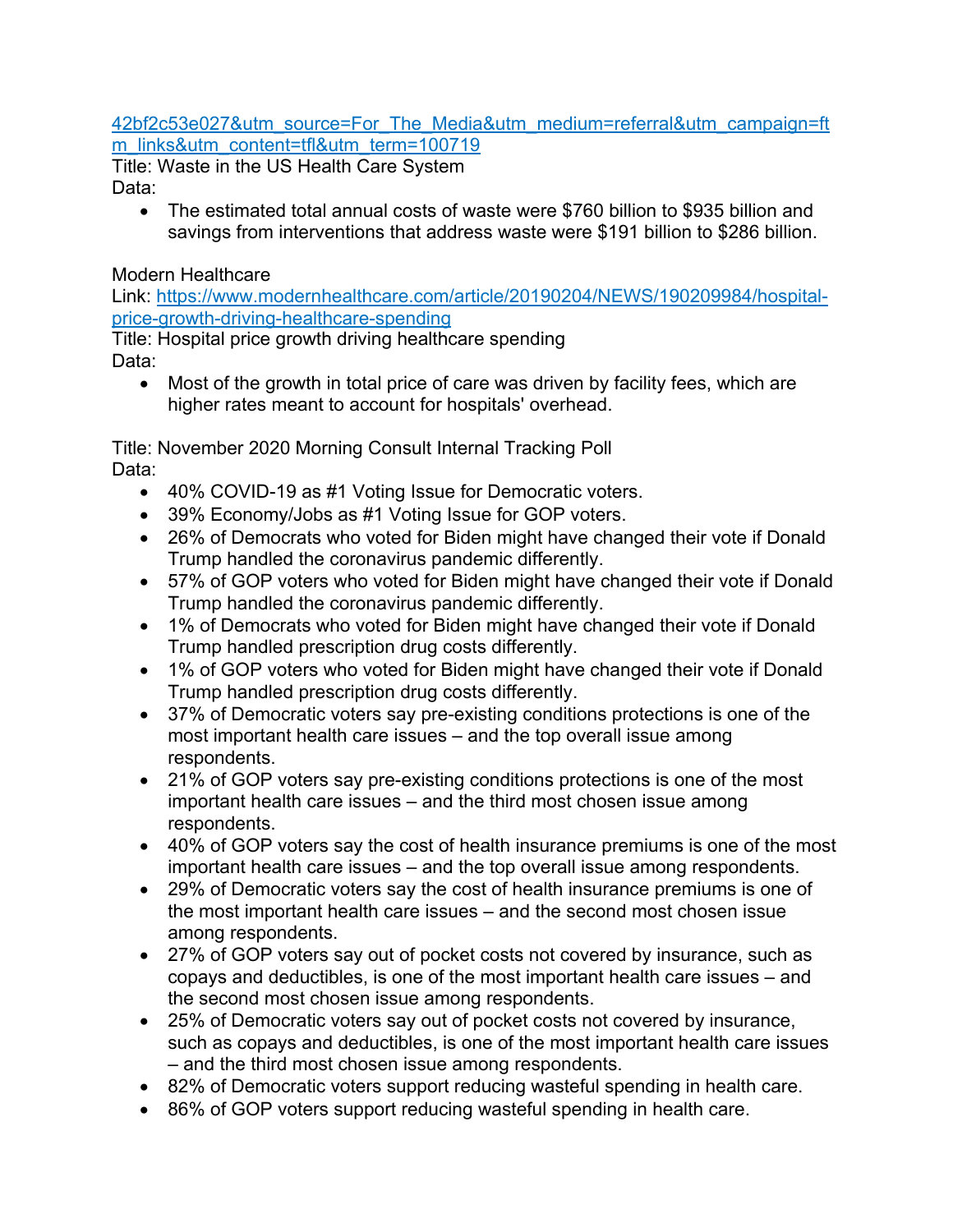- 90% of Democratic and GOP voters support providing consumers with information about costs in advance so they can make better choices.
- 67% of Democratic voters are worried about not having the coverage they need in the event of a major medical event.
- 51% of GOP voters are worried about not having the coverage they need in the event of a major medical event.
- 64% of Democratic voters are worried about going into debt to pay for medical expenses.
- 50% of GOP voters are worried about going into debt to pay for medical expenses.
- 68% of Democratic voters are worried about not being able to afford their out-ofpocket costs for hospital bills.
- 53% of GOP voters are worried about not being able to afford their out-of-pocket costs for hospital bills.
- 45% of GOP voters are worried about out-of-pocket costs related to prescription medicines.
- 58% of Democratic voters are worried about out-of-pocket costs related to prescription medicines.
- 84% of Democratic voters believe government should work more closely with
- the pharmaceutical industry to develop treatments and a vaccine for the coronavirus.
- 72% of GOP voters believe the government should work more closely with the pharmaceutical industry to develop treatments and a vaccine for the coronavirus.
- 77% of voters agree that keeping a strong American biopharmaceutical industry is a matter of national security to protect us against the next pandemic.
- 75% of Democratic voters think that a strong American biopharmaceutical industry is a matter of national security to protect us from future pandemics.
- 80% of GOP voters think that a strong American biopharmaceutical industry is a matter of national security to protect us from future pandemics.
- 71% of Democratic voters say that the problem of health coverage getting more expensive and covering less is a larger problem than prescription drugs getting more expensive and harder to afford.
- 69% of GOP voters say that the problem of health coverage getting more expensive and covering less is a larger problem than prescription drugs getting more expensive and harder to afford.
- 47% of Democratic voters say they are paying much more or somewhat more for their health expenses out-of-pocket compared with four years ago.
- 38% of GOP voters say they are paying much more or somewhat more for their health expenses out-of-pocket compared with four years ago.
- 65% of Democratic voters agree that we should not make health care more political by allowing bureaucrats to pick and choose which medicines Americans should get through government price-setting schemes.
- 80% of GOP voters agree that we should not make health care more political by allowing bureaucrats to pick and choose which medicines Americans should get through government price-setting schemes.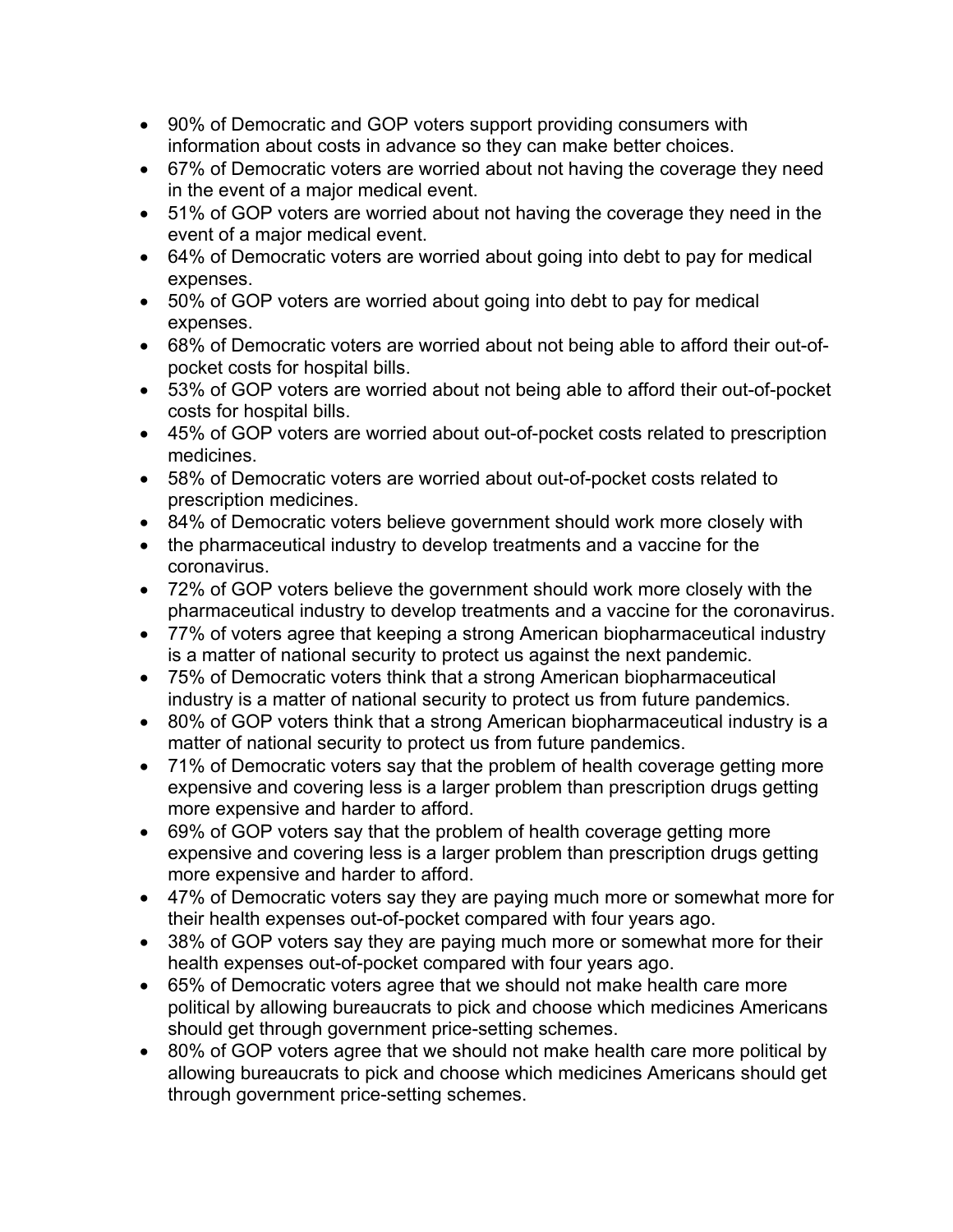- More than 7 in 10 Democratic voters and 7 in 10 GOP voters oppose making sick people pay for a larger portion of their care.
- 73% of all voters, 70% of GOP voters and 74% of Democratic voters oppose making sick people pay for a larger portion of their care.
- 83% of all voters, 86% of GOP voters and 82% of Democratic voters support reducing wasteful spending in health care.
- 83% of all voters, 78% of GOP voters and 88% of Democratic voters support caps on the amount insurers can make patients pay out-of-pocket on deductibles, copays and other costs.
- 89% of all voters, 90% of GOP voters and 90% of Democratic voters support providing consumers with information about the costs of procedures in advance so they can make better choices.
- Having a cap on OOP costs, ensuring insurance coverage applies right away and addressing OOP costs like deductibles through standardized benefits were Democratic voters' top three priorities for the new administration to address in its first 100 days.
- Reducing waste, having a cap on OOP costs and ensuring insurance coverage applies right away were GOP voters' top three priorities for the new administration to address in its first 100 days.
- These same three policies were voters' top three priorities for the new administration to address in its first 100 days.
- 77% of all voters, 80% of GOP voters and 75% of Democratic voters agree that keeping a strong American biopharmaceutical industry is a matter of national security to protect us against the next pandemic.
- 38% of seniors indicated COVID-19 as their top voting issue.
- 19% of seniors indicated the economy as their top voting issue.
- 2% of seniors indicated prescription drug costs as their top voting issue.
- 29% of Biden voters 65+ might have changed their vote if Donald Trump handled the coronavirus pandemic differently.
- 1% of Biden voters 65+ might have changed their vote if Donald Trump handled prescription drug costs differently.
- 88% of seniors support reducing wasteful spending in health care.
- 93% of seniors support providing consumers with information about costs in advance so they can make better choices.
- 51% of seniors are worried about not having the coverage they need in the event of a major medical event.
- 49% of seniors are worried about not being able to afford their out-of-pocket costs for hospital bills.
- 41% of seniors are worried about out-of-pocket costs related to prescription medicines.
- 30% of seniors want the new administration to focus on reducing wasteful spending in health care.
- 33% of seniors want the new administration to place a cap on the amount health insurers can make patients pay out of their pocket